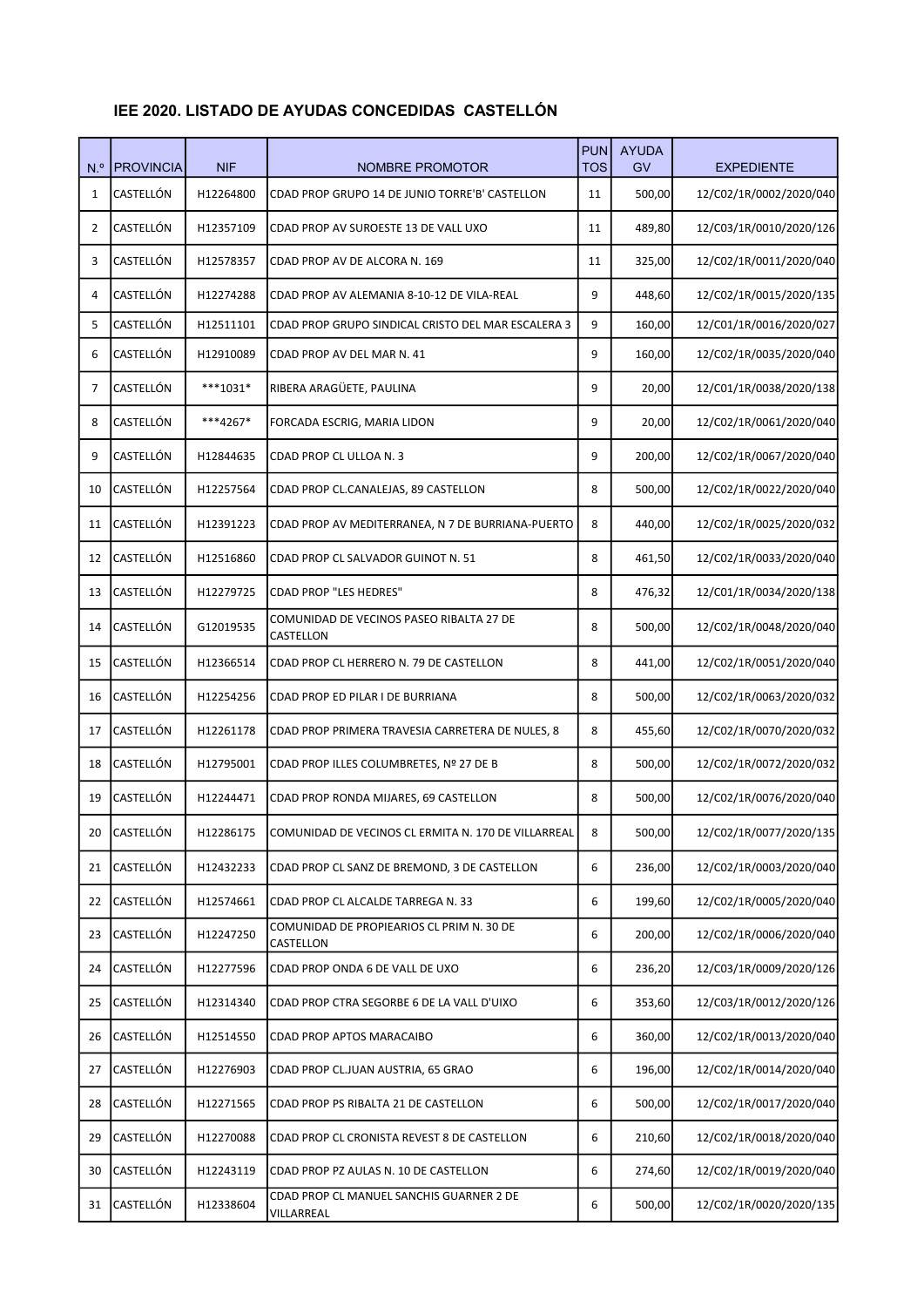| 32 | CASTELLÓN        | H12274189 | CDAD PROP RONDA MAGDALENA N. 16 DE CASTELLON     | 6 | 495,20 | 12/C02/1R/0021/2020/040 |
|----|------------------|-----------|--------------------------------------------------|---|--------|-------------------------|
| 33 | CASTELLÓN        | H12243226 | CDAD PROP CL.CARCAGENTE NUMERO 22 CASTELLON      | 6 | 381,00 | 12/C02/1R/0023/2020/040 |
| 34 | CASTELLÓN        | H12263331 | CDAD PROP CL CARTAGENA, N 1 DE CASTELLON         | 6 | 341,20 | 12/C02/1R/0024/2020/040 |
| 35 | CASTELLÓN        | H12253035 | CDAD PROP DE CL INDUSTRIA 3 DE BURRIANA          | 6 | 317,00 | 12/C02/1R/0026/2020/032 |
| 36 | CASTELLÓN        | H12306403 | CDAD PROP RUBEN DARIO 2 DE BURRIANA              | 6 | 298,00 | 12/C02/1R/0027/2020/032 |
| 37 | CASTELLÓN        | H12278495 | CDAD PROP VIRGEN DE LA PALOMA N. 24 DE BURRIANA  | 6 | 386,00 | 12/C02/1R/0028/2020/032 |
| 38 | CASTELLÓN        | H12825808 | CDAD PROP ED PINTOR OLIET 17                     | 6 | 90,60  | 12/C02/1R/0030/2020/040 |
| 39 | CASTELLÓN        | H12296729 | CDAD PROP CL.M SANCHIS GUARNER, 4 VILA-REAL      | 6 | 500,00 | 12/C02/1R/0031/2020/135 |
| 40 | CASTELLÓN        | H12572020 | CDAD PROP CL SAGASTA N. 17                       | 6 | 267,00 | 12/C02/1R/0032/2020/040 |
| 41 | CASTELLÓN        | H12907499 | CDAD PROP CL PINTOR LOPEZ N. 9                   | 6 | 120,00 | 12/C02/1R/0036/2020/040 |
| 42 | CASTELLÓN        | H12254140 | CDAD PROP FINCA PZ MAESTRO SELMA 8 DE BURRIANA   | 6 | 147,60 | 12/C02/1R/0037/2020/032 |
| 43 | CASTELLÓN        | H12303236 | CDAD PROP MARQUES DE VALVERDE N. 14 DE CASTELLON | 6 | 372,80 | 12/C02/1R/0039/2020/040 |
| 44 | CASTELLÓN        | H12253936 | CDAD PROP CL BERNAT ARTOLA 4 DE CASTELLON        | 6 | 353,60 | 12/C02/1R/0040/2020/040 |
| 45 | CASTELLÓN        | H12401212 | CDAD PROP AV DEL PUERTO N. 48 DE CASTELLON       | 6 | 335,80 | 12/C02/1R/0041/2020/040 |
| 46 | CASTELLÓN        | H12259396 | CDAD PROP PZ.ISABEL LA CATOLICA, 23 CASTELLON    | 6 | 227,60 | 12/C02/1R/0042/2020/040 |
| 47 | CASTELLÓN        | H12358800 | CDAD PROP SAN MARCOS 57 DE ALMAZORA              | 6 | 229,00 | 12/C02/1R/0043/2020/009 |
| 48 | CASTELLÓN        | H12248076 | CDAD PROP CL HERRERO N. 63 DE CASTELLON          | 6 | 455,40 | 12/C02/1R/0046/2020/040 |
| 49 | CASTELLÓN        | H12257523 | CDAD PROP CL HERRERO, N 65 DE CASTELLON          | 6 | 459,20 | 12/C02/1R/0047/2020/040 |
| 50 | CASTELLÓN        | H12437588 | CDAD PROP CURA LAJUNTA, 20                       | 6 | 358,00 | 12/C01/1R/0049/2020/027 |
| 51 | CASTELLÓN        | ***0396*  | GASPARIN GALLEN, GILBERTO                        | 6 | 20,00  | 12/C01/1R/0050/2020/027 |
| 52 | CASTELLÓN        | H12239240 | <b>CDAD PROP TENERIAS 5</b>                      | 6 | 365,60 | 12/C02/1R/0052/2020/040 |
| 53 | <b>CASTELLÓN</b> | H12249934 | CDAD PROP CL SAGASTA 14 DE CASTELLON             | 6 | 309,80 | 12/C02/1R/0053/2020/040 |
| 54 | CASTELLÓN        | ***7819*  | BATALLA GUILA, JUAN                              | 6 | 203,60 | 12/C01/1R/0054/2020/138 |
| 55 | CASTELLÓN        | H12078531 | CDAD PROP CALLE EUROPA 7 DE BURRIANA             | 6 | 214,40 | 12/C02/1R/0056/2020/032 |
| 56 | CASTELLÓN        | H01631092 | CDAD PROP VALL DE ALMONACID 13 DE SEGORBE        | 6 | 98,80  | 12/C03/1R/0057/2020/104 |
| 57 | CASTELLÓN        | ***6404*  | RAMON ROCA, MARIA TERESA                         | 6 | 40,00  | 12/C01/1R/0058/2020/027 |
| 58 | CASTELLÓN        | H12271011 | CDAD PROP STA. CRISTINA 3 DE BURRIANA            | 6 | 408,00 | 12/C02/1R/0059/2020/032 |
| 59 | CASTELLÓN        | H12258497 | CDAD PROP ED ENTREMARES DE BURRIANA              | 6 | 157,60 | 12/C02/1R/0060/2020/032 |
| 60 | CASTELLÓN        | E12201133 | COMUNIDAD DE VECINOS SOLEDAD, 35                 | 6 | 235,00 | 12/C02/1R/0062/2020/082 |
| 61 | CASTELLÓN        | H12568374 | CDAD PROP EDIF. LOS CORALES DE VINAROS           | 6 | 261,60 | 12/C01/1R/0064/2020/138 |
| 62 | CASTELLÓN        | H12315941 | CDAD PROP MAESTRO LLORENS N. 28 DE CASTELLON     | 6 | 200,00 | 12/C02/1R/0066/2020/040 |
| 63 | CASTELLÓN        | H12219341 | CDAD PROP NAVARRA N. 89 DE CASTELLON             | 6 | 203,00 | 12/C02/1R/0068/2020/040 |
| 64 | CASTELLÓN        | H12325932 | CDAD PROP EDIFICIO DR. FERRAN 12                 | 6 | 192,60 | 12/C01/1R/0069/2020/027 |